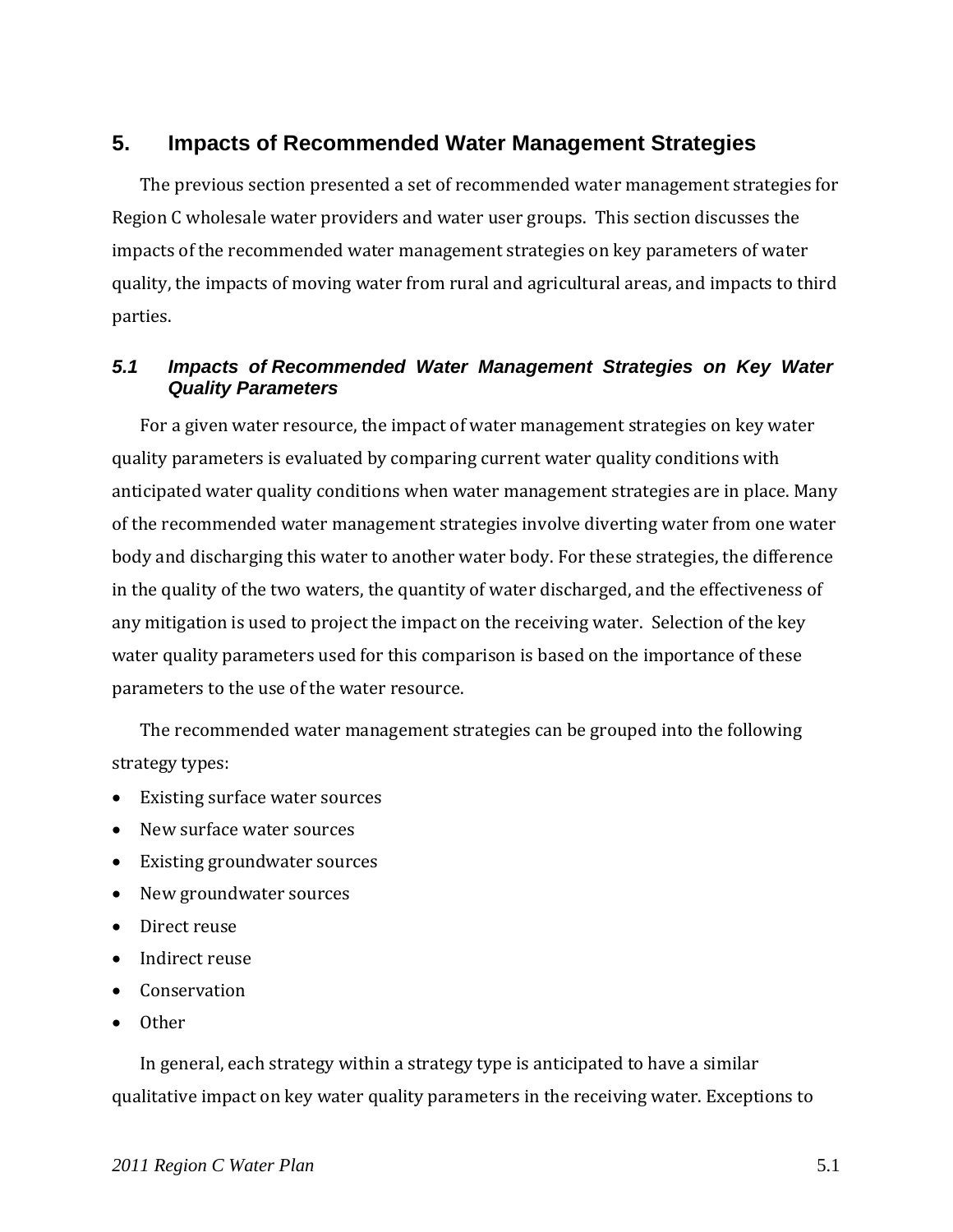this generalization are addressed where appropriate. The strategy type defined as "other" includes strategies that do not involve discharge of one source to another and, therefore, have no impact on water quality in the receiving water. Examples of strategies in this category include increased pipeline capacity to a particular water user group or connection of a water user group to a wholesale provider.

The following sections define the parameters selected as key water quality parameters and present the evaluation of impacts of recommended water management strategies on these key parameters.

### Selection of Key Water Quality Parameters

Selection of key water quality parameters involved a two-stage approach. First, a list of candidate water quality parameters was compiled from several sources. Then, key water quality parameters were selected from the list of potential parameters based on the general guidelines described below.

Candidate water quality parameters were identified using the following sources:

- Parameters regulated by the Texas Commission on Environmental Quality (TCEQ) in the Texas Surface Water Quality Standards (TSWQS) (1)
- Parameters considered for the TCEQ Water Quality Inventory in evaluation of whether water body uses are supported, not supported, or have water quality concerns. The designated water body uses included in the Water Quality Inventory are:
	- o Aquatic life use
	- o Contact recreation use
	- o General use
	- o Fish consumption use
	- o Public water supply use
- Parameters that may impact suitability of water for irrigation
- Parameters that may impact treatability of water for municipal or industrial supply.

The first two categories above represent environmental water quality parameters, and the last two categories represent water quality as related to water uses.

To develop a manageable and meaningful list of key water quality parameters, the following general guidelines were established for parameter selection: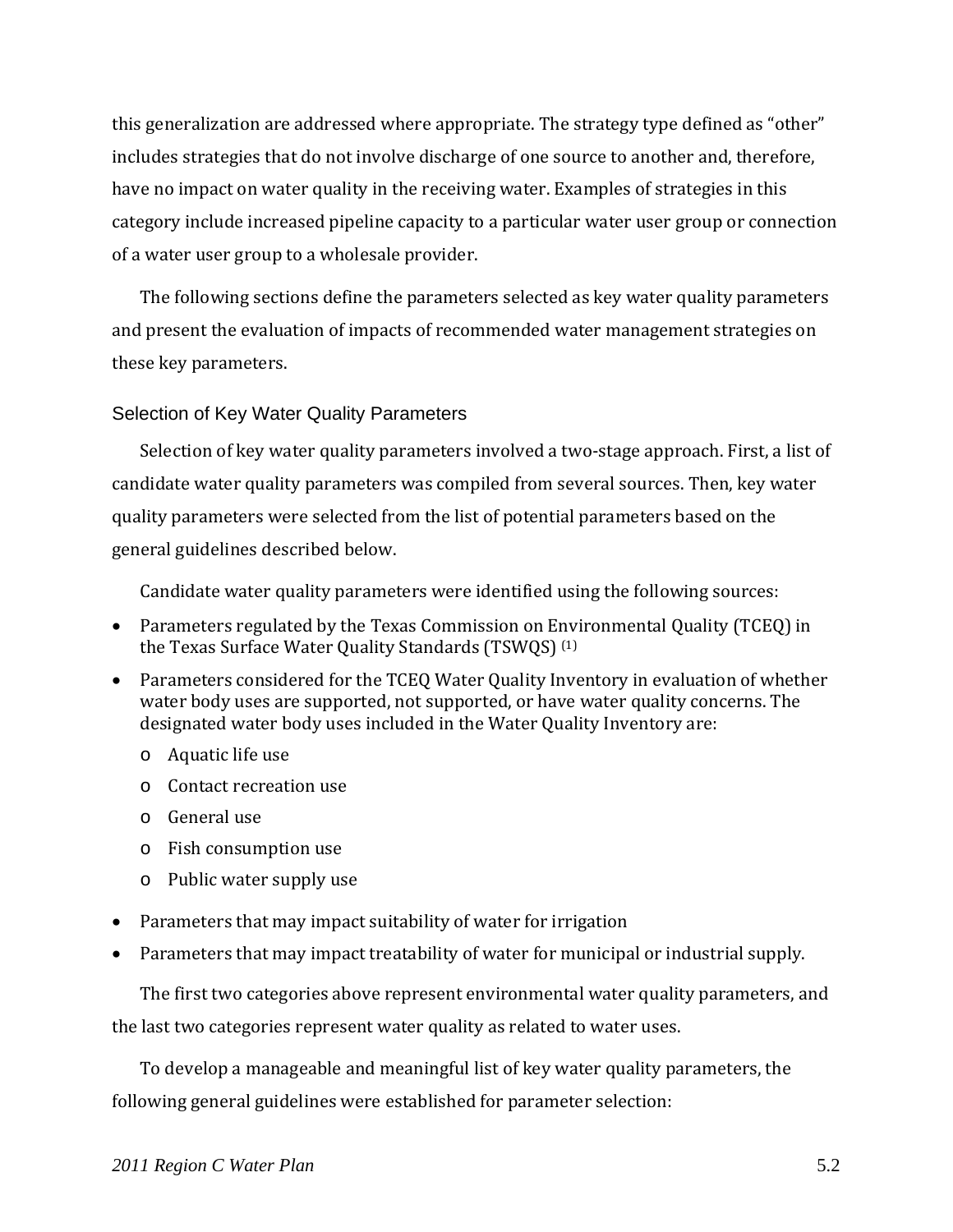- Selected parameters should be representative of water quality conditions that may be impacted on a regional scale and that are likely to be impacted by multiple water management strategies within the region. Water quality issues associated with localized conditions (such as elevated levels of a toxic material within one water body) will be addressed as necessary within the environmental impact evaluations of the individual water management strategies for each water user group.
- Sufficient data must be available for a parameter in order to include it as a key water quality parameter. If meaningful statistical summaries cannot be carried out on the parameter, it should not be designated as a key water quality parameter.

For the *2011 Region C Water Plan*, the Region C RWPG has selected the same key water quality parameters for consideration as were used in the 2006 Plan. Since the *2006 Region C Water Plan* (2) was developed, the TSWQS have not been modified and parameters that may impact the treatability or suitability of water for agricultural, municipal or industrial supply have not changed. Due to unchanged guidance, the first stage of the process that lists candidate parameters for the *2011 Region C Water Plan* yielded the same results as the *2006 Region C Water Plan* (2). In addition, baseline water quality conditions have not changed substantially since the last round of planning and key water quality parameters were retained.

Revisions to the TSWQS (1) are expected to be implemented after the *2011 Region C Water Plan* has been adopted. New guidance and rules will be considered in the next round of planning when selecting key water quality parameters. A detailed discussion of the selection of key water quality parameters and definition of baseline conditions for these parameters are included in Appendix M. Table 5.1 summarizes the key water quality parameters selected by the Region C Water Planning Group.

| <b>Surface Water</b>         | Groundwater                         |
|------------------------------|-------------------------------------|
| Ammonia Nitrogen             | <b>Total Dissolved Solids (TDS)</b> |
| Nitrate Nitrogen             |                                     |
| Total Phosphorus             |                                     |
| Chlorophyll-a                |                                     |
| Total Dissolved Solids (TDS) |                                     |

**Table 5.1 Region C Key Water Quality Parameters**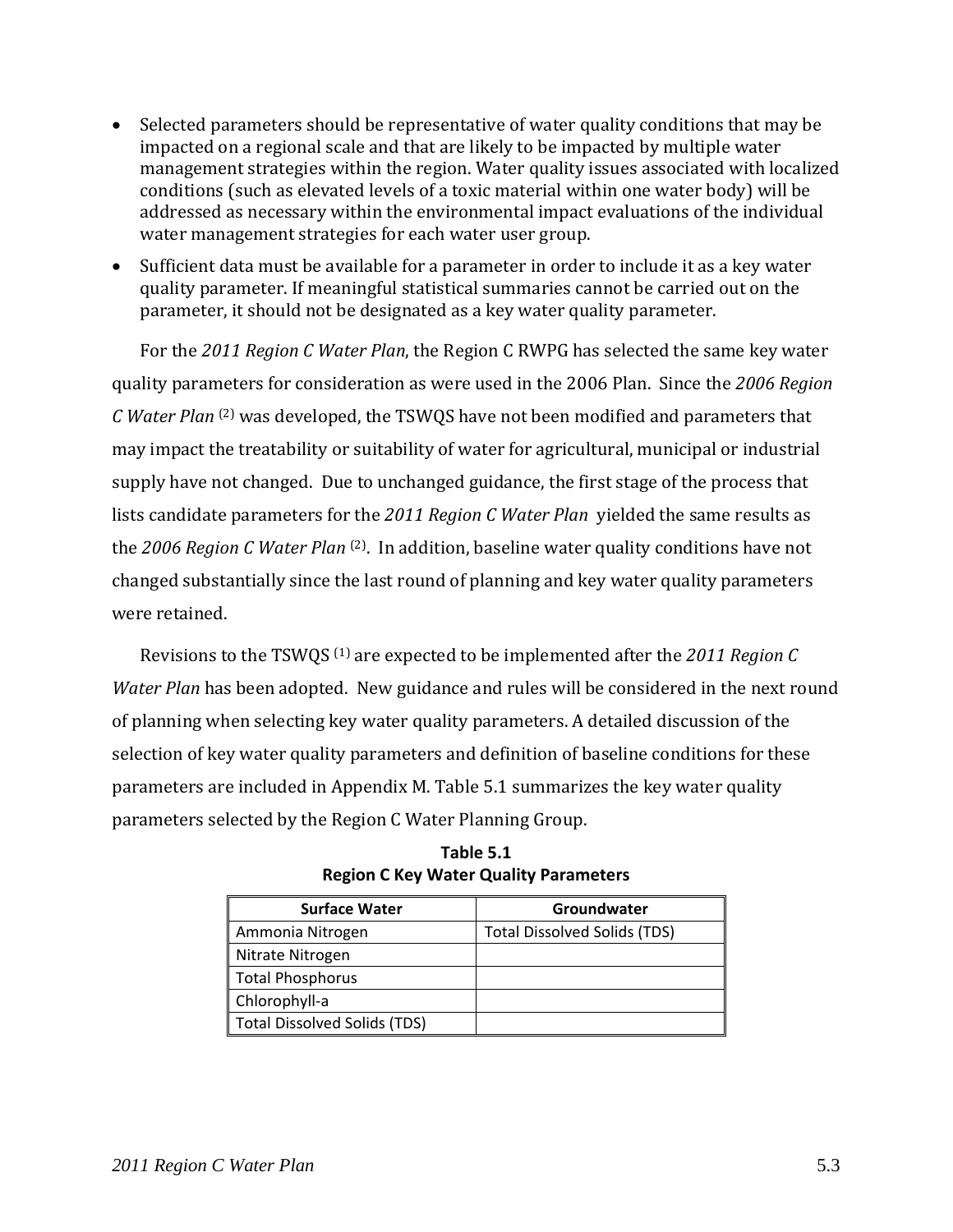## Evaluation of Water Quality Impacts

Impacts of recommended water management strategies on key water quality parameters were assessed by comparing the water quality of the source water for a given strategy with that of the receiving water. This comparison included an evaluation of historical median concentrations of key parameters, together with consideration of data quality, relative quantities of water, and planned mitigation measures (e.g., treatment, blending, or other operational strategies that serve to mitigate water quality impacts). Each recommended strategy was assigned one of the following five anticipated impact ratings: low, medium low, medium, medium high, and high. No recommended or alternative water management strategy is anticipated to have more than a "medium" impact on key water quality parameters. A "medium" impact is considered to be an impact that results in some changes in water quality, but does not result in impairment of the designated uses of the water body.

The following sections present a discussion of the anticipated water quality impacts for each strategy type. Table 5.2 summarizes the range of anticipated water quality impacts within these strategy types.

| <b>Strategy Type</b>                            | <b>Range of Anticipated</b><br><b>Impacts on Key Water</b><br><b>Quality Parameters</b> | <b>Comments</b>                                                                                               |
|-------------------------------------------------|-----------------------------------------------------------------------------------------|---------------------------------------------------------------------------------------------------------------|
| <b>Existing Surface</b><br><b>Water Sources</b> | Low to Medium                                                                           | Lake Texoma strategies assumed to include<br>mitigation for TDS.                                              |
| <b>Existing Groundwater</b><br>Sources          | Low to Medium-Low                                                                       |                                                                                                               |
| New Surface<br><b>Water Sources</b>             | Low to Medium                                                                           | Water quality in new sources difficult to predict.                                                            |
| New Groundwater<br>Sources                      | Medium                                                                                  |                                                                                                               |
| Direct Reuse                                    | Low/Positive                                                                            | Potential positive impact resulting from reduced<br>nutrient and TDS loadings to surface waters.              |
| <b>Indirect Reuse</b>                           | Medium                                                                                  | Assumes mitigation to control impacts on nutrients<br>and TDS, if necessary.                                  |
| Conservation                                    | Low                                                                                     |                                                                                                               |
| Other                                           | Low                                                                                     | Includes strategies not involving blending of 2 water<br>sources (e.g. direct pipeline to a treatment plant). |

**Table 5.2 Range of Anticipated Impacts on Key Water Quality Parameters by Strategy Type**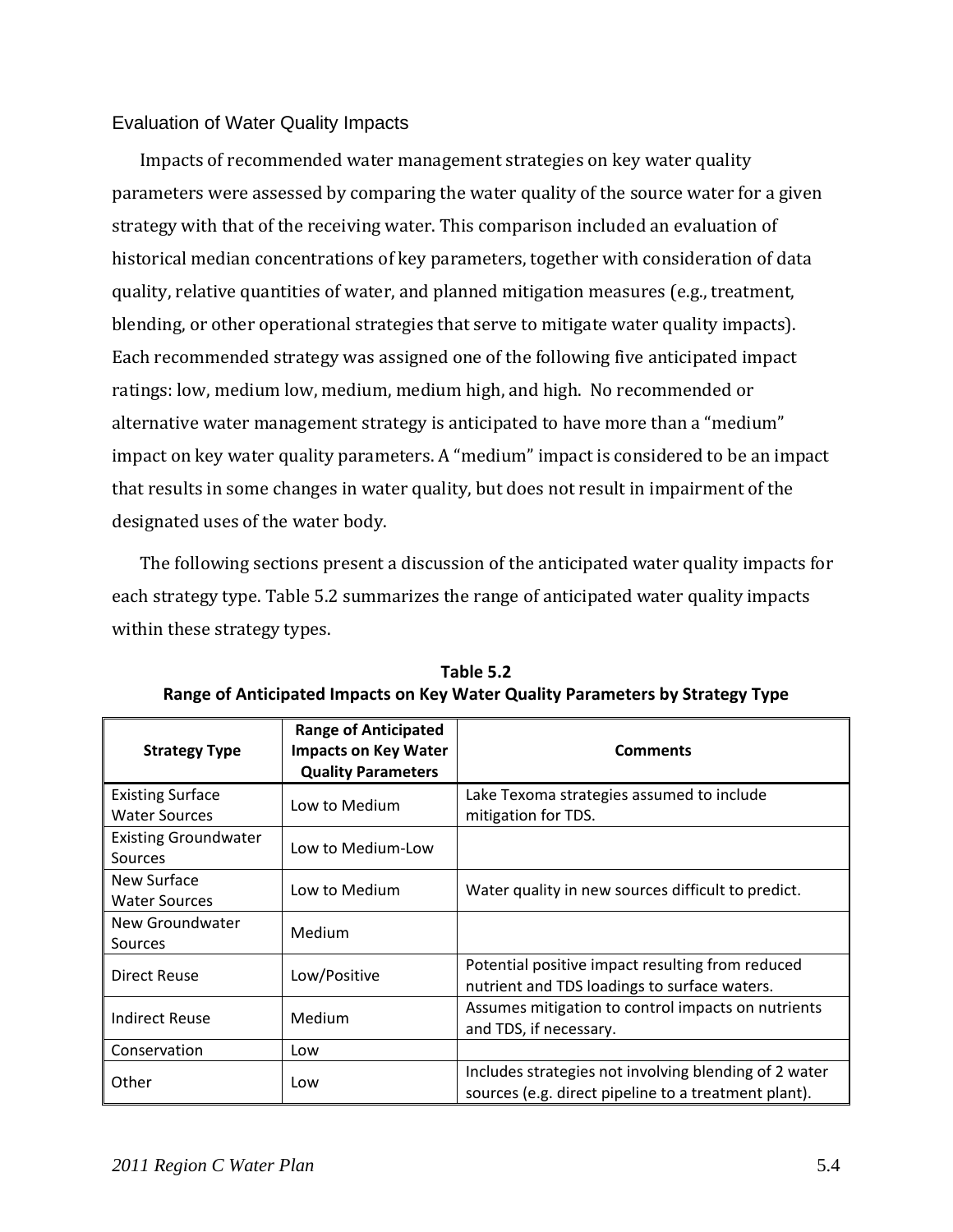#### Existing Surface Water Sources

For strategies utilizing existing surface water sources, impacts on key water quality parameters vary depending on a number of factors, including the location of the source and the intended destination of the water transfer. For strategies that involve pumping existing surface water directly to a water treatment plant, no impact on water quality is anticipated (resulting in a rating of "low"). However, when water is pumped from one source to another, the impacts will depend on the existing water quality of the two sources, as well as the quantities to be transferred and any mitigation that may be applied.

Many of the recommended and alternative strategies call for increased use of water from East Texas reservoirs. In general, reservoirs in East Texas have higher concentrations of nutrients (i.e., nitrogen and phosphorus) than many of the Region C reservoirs. The ultimate impact of importing water with higher nutrient concentrations to Region C reservoirs is difficult to predict due to the complex kinetic relationships between nutrients and chlorophyll‐a. Strategies that involve importing water from East Texas reservoirs to Region C reservoirs may result in increases in ammonia, nitrate, total phosphorus, and/or chlorophyll‐a, but are not likely to lead to impacts that would impair the designated uses of the Region C water bodies. In general, the total dissolved solids (TDS) concentrations in East Texas reservoirs are lower than in Region C reservoirs. Therefore, in nearly all cases, transfer of East Texas water to Region C reservoirs will have a positive impact on TDS concentrations in the receiving water bodies. All of the recommended water management strategies involving importation of East Texas water to Region C reservoirs are anticipated to have a "low" or "medium‐low" impact on key water quality parameters.

In addition to strategies that include transfers from East Texas reservoirs to Region C reservoirs, several recommended and alternative strategies include intermediate transfers between reservoirs outside of Region C. These include transfers from Wright Patman Lake to Lake Fork Reservoir and Chapman Lake and from Toledo Bend Reservoir to Lake Fork Reservoir, Lake Tawakoni, and Chapman Lake. Although there are some minor variations in water quality among these reservoirs, these strategies are all anticipated to have no more than a "medium‐low" impact on the key water quality parameters.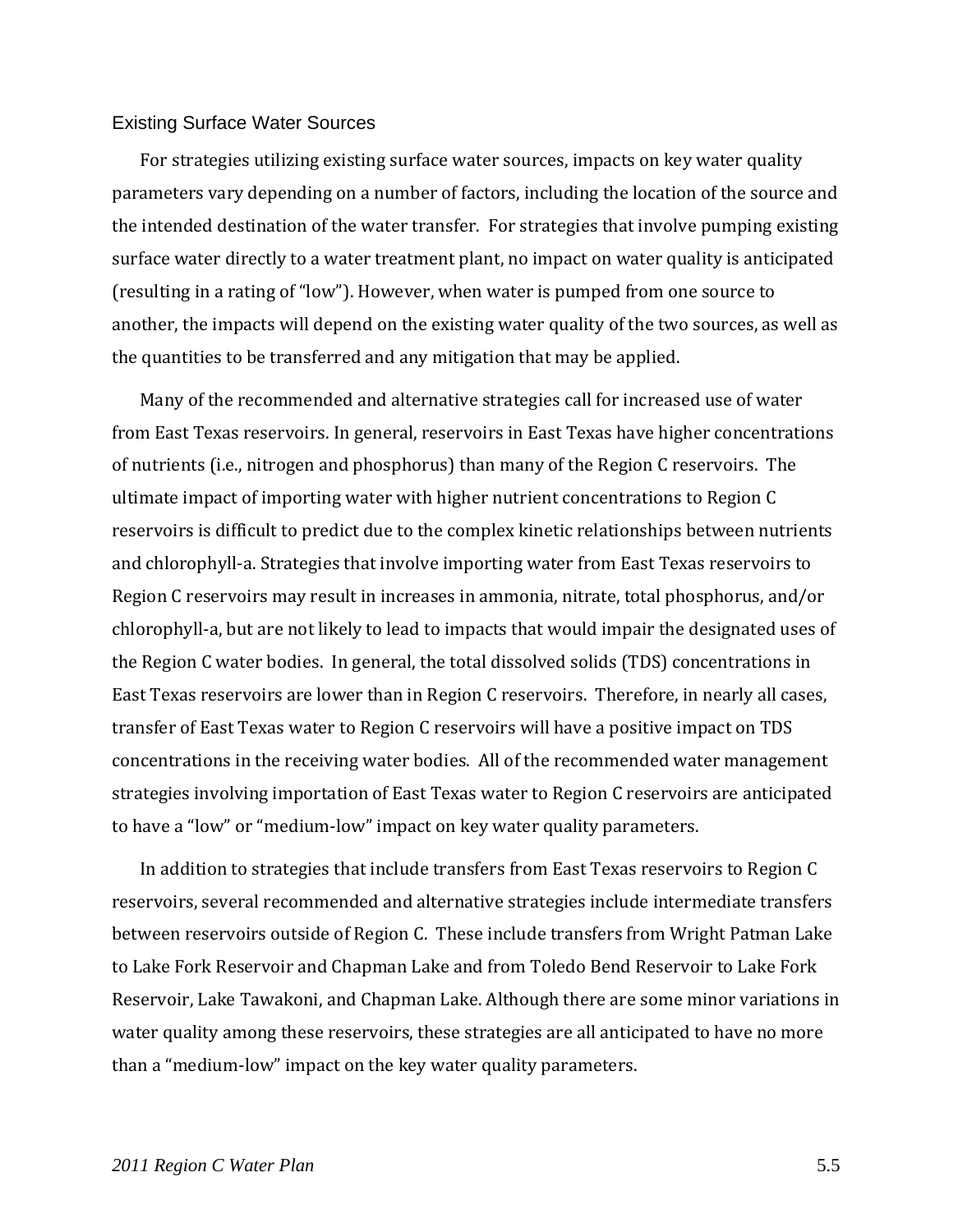Lake Texoma is included in the recommended and alternative strategies for multiple entities. Currently, typical TDS concentrations in Lake Texoma are in the 800‐1,200 milligram per liter (mg/L) range. Most Trinity River basin reservoirs in Region C have TDS standards (from the TSWQS) in the 400‐500 mg/L range. Therefore, to import a significant quantity of Lake Texoma water into a Trinity River Basin reservoir, mitigation will likely be needed in the form of desalination or blending with another lower TDS water (such as an East Texas source) to prevent significant increases in TDS concentrations in the receiving body and to prevent violation of the Texas Surface Water Quality Standard for TDS. To project the impact of strategies involving use of Lake Texoma water, it has been assumed that mitigation measures will be used to maintain TDS concentrations in the receiving water body at levels that do not violate the Texas Surface Water Quality Standard for TDS. In addition, for strategies that use desalination treatment as mitigation, disposal of the highly saline reject stream can result in increased TDS concentrations, depending on the method and location of disposal. Based on these issues, each of the recommended strategies involving importation of Lake Texoma water to another reservoir is anticipated to have no more than a "medium" impact on key water quality parameters.

#### New Surface Water Sources

In general, the impact of the development of new surface water sources on key water quality parameters will be similar to that of existing reservoir sources. All of the proposed reservoir sites identified as potential Region C sources are located in the Red, Trinity, Sulphur, or Neches River Basins. As such, the impacts on key water quality parameters from these reservoirs are likely to be similar to the impacts of importing existing East Texas sources to the Trinity River Basin. (The proposed reservoir in the Red River Basin, Lower Bois d'Arc Creek Reservoir, is on a low-TDS tributary of the Red River.) All strategies involving the importation of water from new reservoirs to Trinity River Basin reservoirs are anticipated to have no more than a "medium" impact on key water quality parameters. Water management strategies calling for the pumping of new surface water sources directly to a water treatment plant are anticipated to have a "low" impact on key water quality parameters.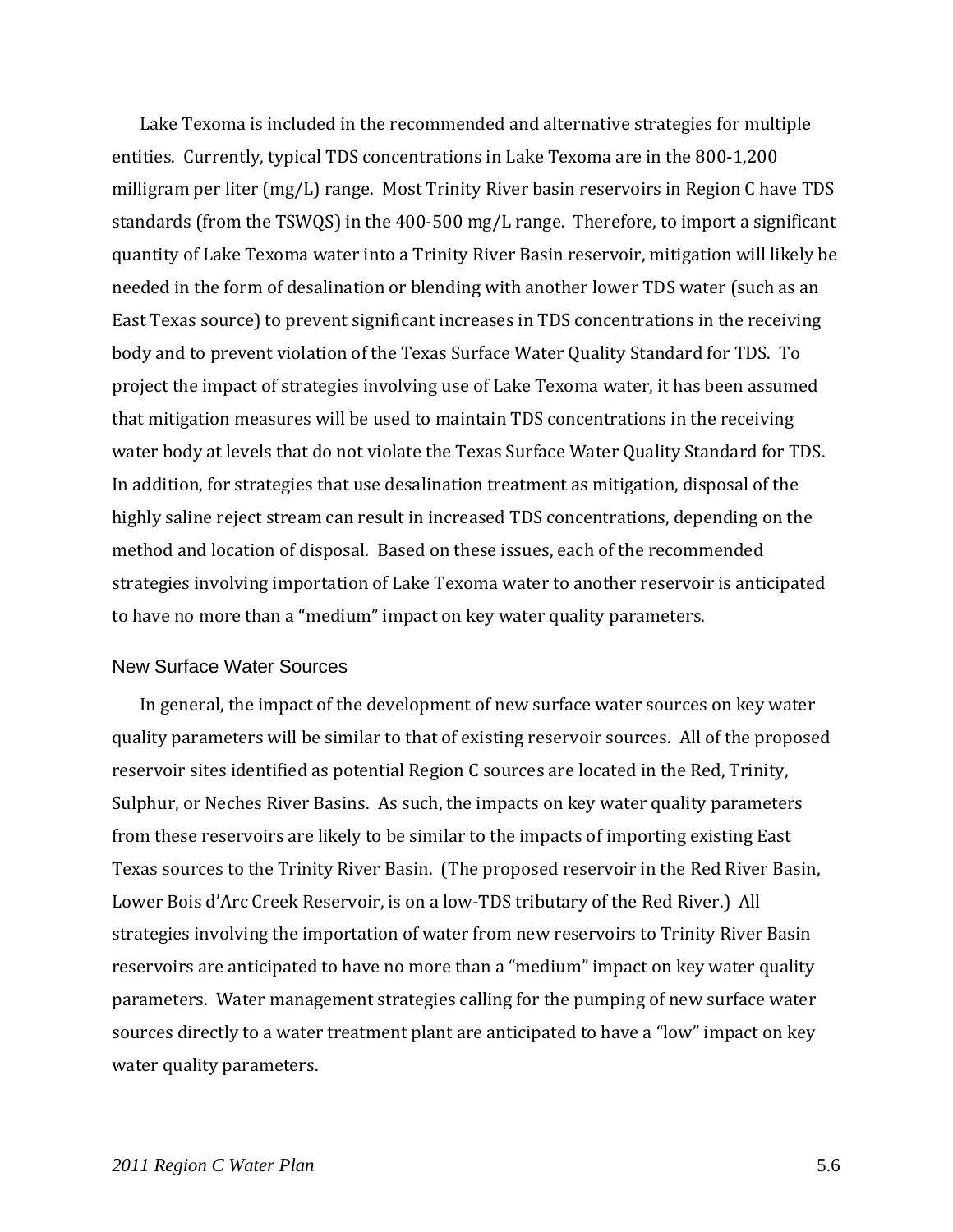One new surface water source alternative strategy involves the transfer of water between reservoirs that are both outside of Region C. That is an alternative strategy for Dallas Water Utilities involving transfer of Lake Columbia water to Lake Palestine. This strategy is anticipated to have no more than a "medium" impact on water quality parameters.

#### Existing Groundwater Sources

Since all recommended strategies involving existing groundwater sources do not involve blending of groundwater within a supply reservoir, no significant impacts on key surface water quality parameters are expected. For those strategies involving the temporary overdrafting of an aquifer, groundwater TDS concentrations could increase in the presence of underlying brackish waters. However, no strategies call for long‐term overdrafting of groundwater supplies and, therefore, this potential impact is anticipated to be temporary. Potential impacts on key water quality parameters resulting from alternative and recommended strategies in this category are anticipated to be "low" or "medium low".

#### New Groundwater Sources

There are no new major groundwater sources included in the recommended water management strategies for Region C. However, several alternative strategies propose obtaining water from groundwater sources that are new to the region, Roberts County groundwater and Brazos County groundwater. Potential receiving water bodies for groundwater from Roberts County include Ray Roberts Lake (Dallas Water Utilities), Lake Lavon (North Texas Municipal Water District), and Lake Bridgeport (Tarrant Regional Water District). Roberts County groundwater, which is drawn from the Ogallala aquifer, has a median TDS concentration that is only slightly higher than that in the potential receiving water bodies. However, the median nitrate concentration is high in comparison to baseline nitrate concentrations in each of the potential receiving water bodies. As a result of the high nitrate concentration in this groundwater source, this group of strategies is anticipated to have a "medium" impact on key water quality parameters.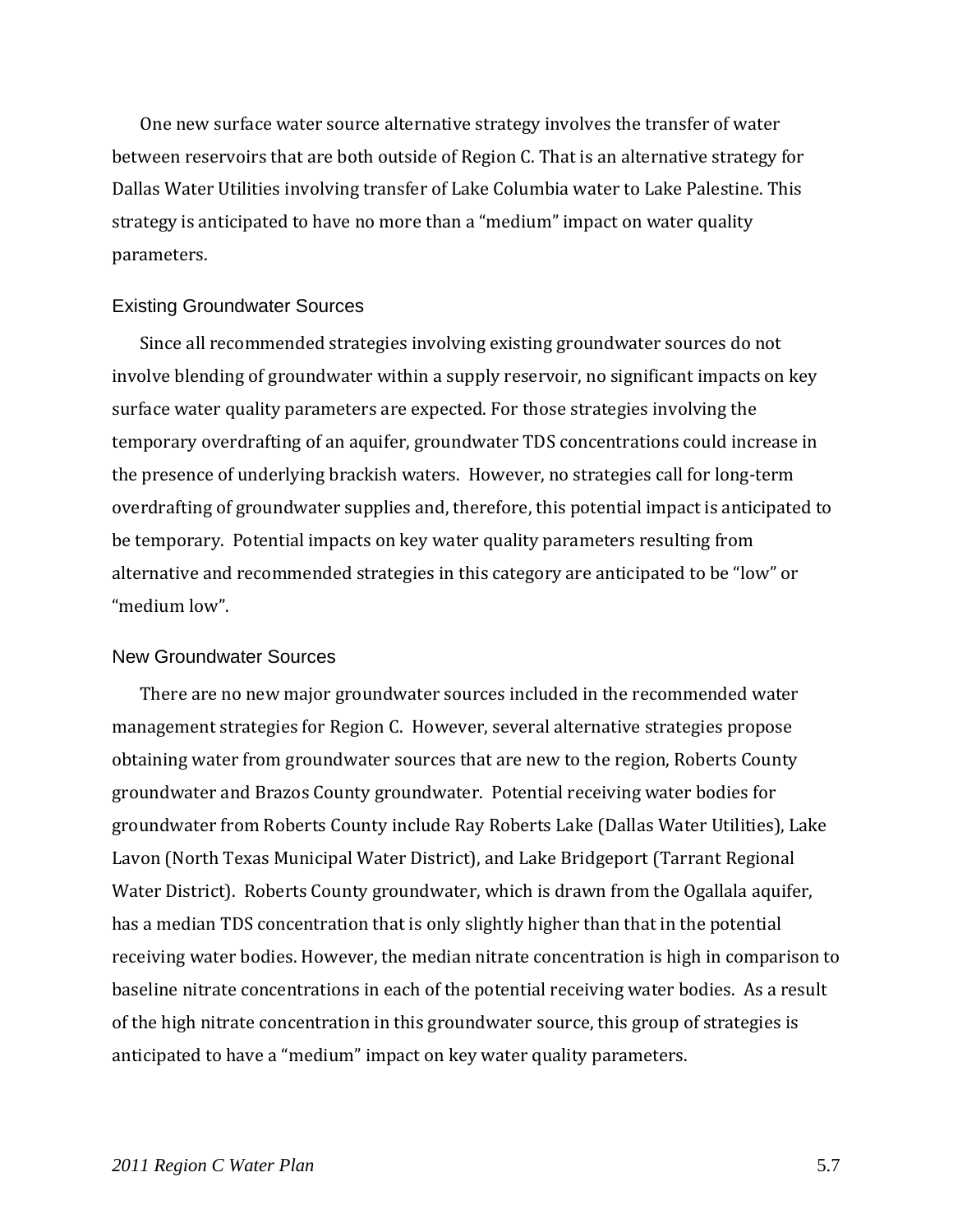Lake Lavon (North Texas Municipal Water District) is the potential receiving water body for Brazos County groundwater. Brazos County groundwater, drawn from the Carrizo‐Wilcox aquifer, has a median TDS concentration that is greater than that in Lake Lavon and greater than the stream standard for Lake Lavon. The TDS concentration in Brazos County groundwater relative to the stream standard may limit the use of this resource in Region C. As a result this strategy is anticipated to have a "medium" impact on key water quality parameters.

#### Direct Reuse

By definition, direct reuse involves the transfer of treated wastewater effluent directly to a point of use and not into another water body. As such, the impact on key water quality parameters for all direct reuse strategies is anticipated to be "low." In some cases there may be a positive impact. By reducing the quantity of effluent discharged into a stream or reservoir segment, the nutrient and TDS loads to that segment will also be reduced, thereby potentially improving downstream water quality.

#### Indirect Reuse

Indirect reuse is a recommended strategy for multiple entities within Region C. This strategy involves the discharge of treated wastewater effluent into a body of water used for water supply. Treated wastewater can contain nutrient and TDS concentrations that are high in comparison to the receiving water. However, for most of the recommended strategies that include indirect reuse, some form of mitigation (e.g., advanced wastewater treatment, constructed wetlands, blending, etc.) is planned to address potential water quality impacts associated with nutrients and TDS. For the purposes of this evaluation, it is assumed that some form of mitigation for potential water quality impacts associated with the key parameters will be implemented, if necessary, such that the designated uses of the water body will not be impaired. For this reason, recommended indirect reuse strategies are anticipated to have no more than a "medium" impact on key water quality parameters.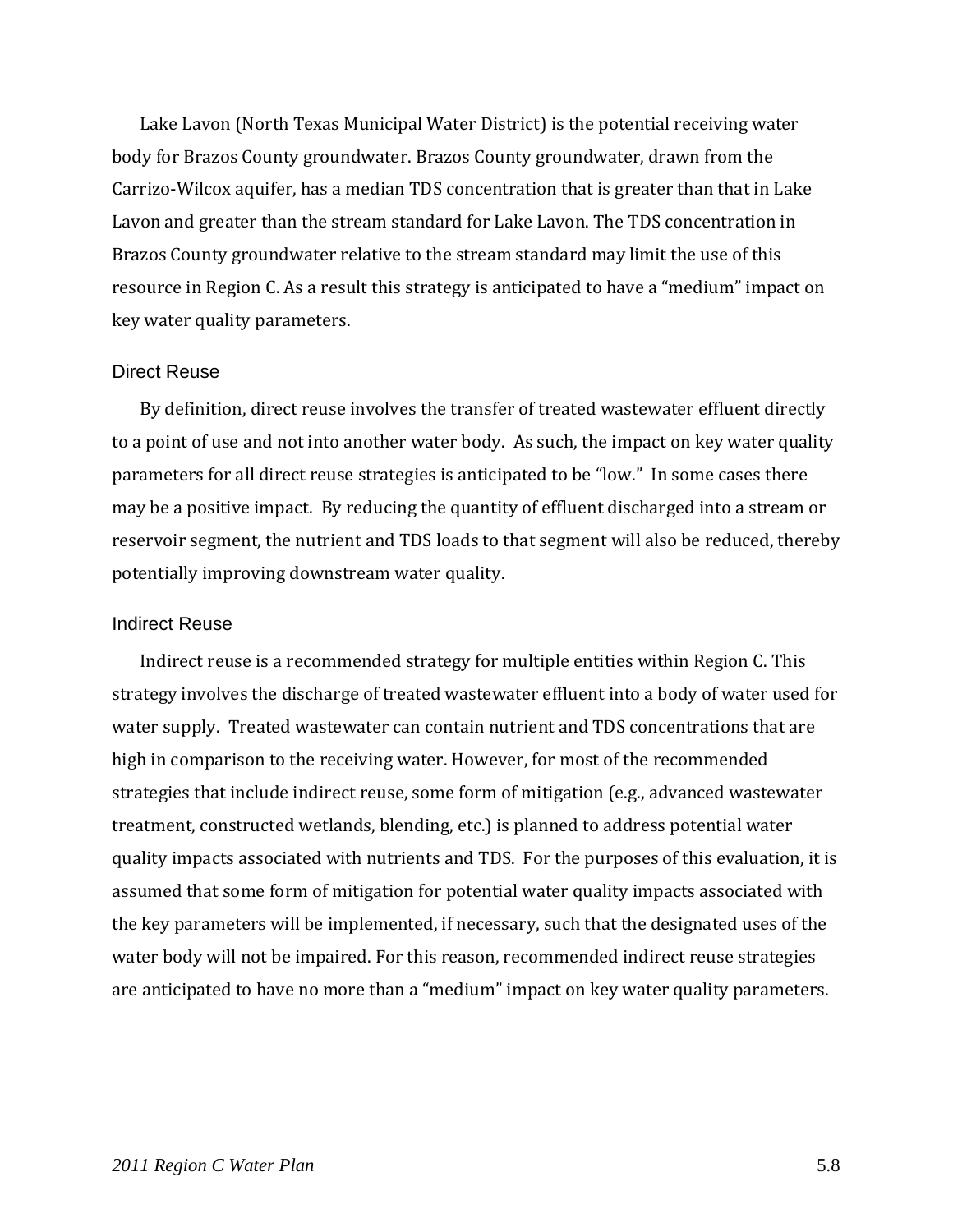### **Conservation**

Conservation is a recommended strategy for all municipal water user groups in Region C, including those without shortages. Water conservation is the development of water resources and practices to reduce the consumption or loss of water, increase the recycling and reuse of water, and improve the efficiency in the use of water. Water conservation plans are designed to implement practices to conserve water and quantitatively project water savings. The water conservation measures recommended in Region C are not expected to affect water quality adversely. The results should generally be beneficial because the demand on surface and groundwater resources will be decreased. Quantifying such positive impacts could be very difficult. Chapter 6 contains additional discussion of water conservation.

## *5.2 Impacts of Recommended Water Management Strategies on Moving Water from Rural and Agricultural Areas and Impacts to Third Parties*

This section discusses the potential impacts of the *2011 Region C Water Plan* on rural and agricultural activities and possible impacts to third party entities, and specifically focuses on the impacts associated with moving water from rural and agricultural areas. This section also discusses the considerations given during the development of the plan to protect rural and agricultural activities.

The *2011 Region C Water Plan* includes several strategies that move water from rural areas to urban centers. These strategies fall into two general categories:

- New connections to existing water sources: Toledo Bend Reservoir to TRWD and NTMWD, Wright Patman Lake to DWU, Lake Fork Reservoir to DWU, Lake Palestine to DWU, Texoma to NTMWD and GTUA, Oklahoma water to NTMWD, TRWD and UTRWD, etc.
- New reservoirs: Marvin Nichols, Ralph Hall, and Lower Bois d'Arc Creek.

Large groundwater projects also may move large quantities of water from rural to urban areas, but these are not recommended strategies. Both the Roberts County Project and the Carrizo‐Wilcox project in Brazos County, located outside of the Region C planning area, are identified as alternate strategies.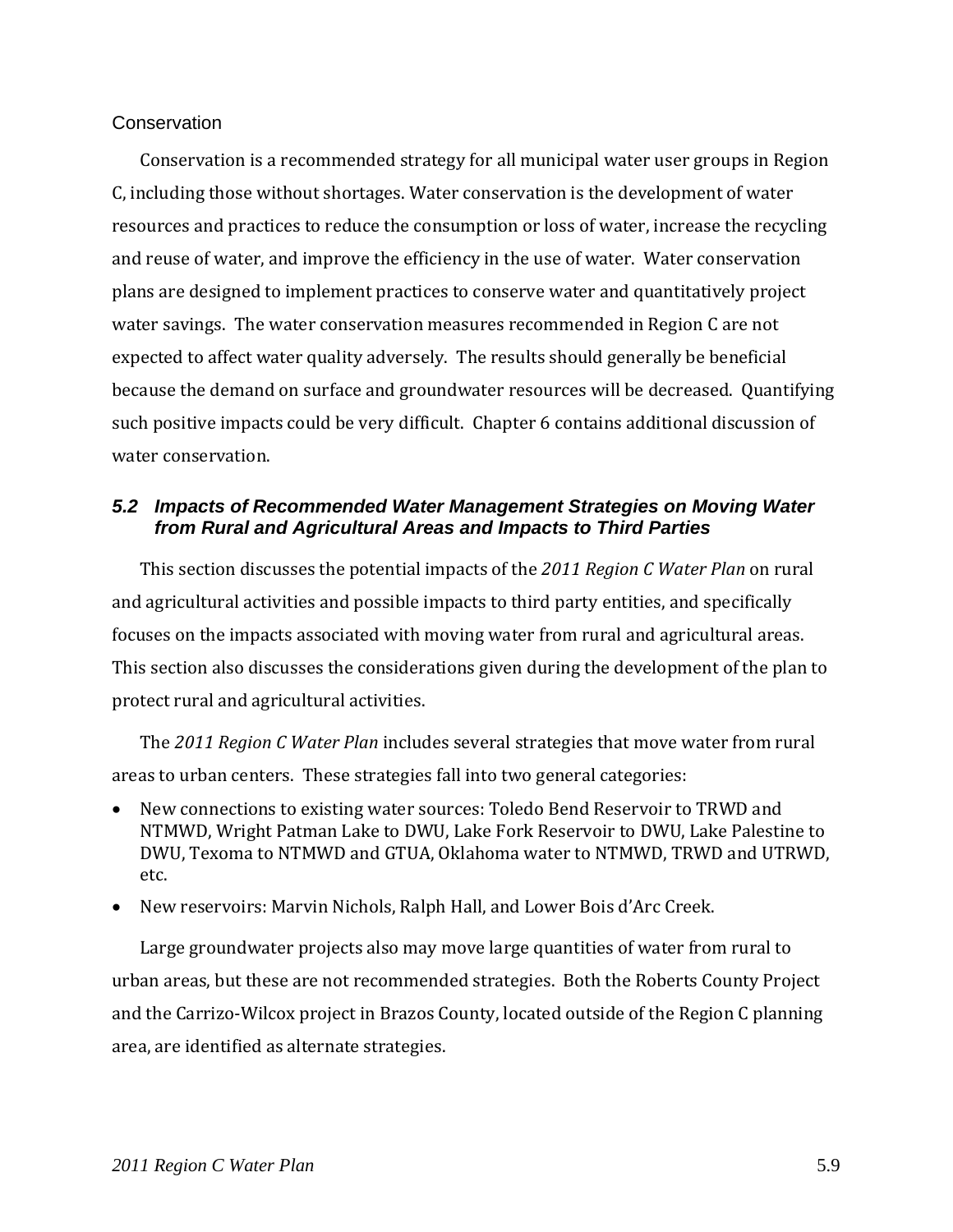The impacts from the recommended water management strategies will vary depending on the location of the project, current use of the water and the quantity of water that is being transferred. The types of impacts that may occur include:

- Transfer of water rights from agricultural use to other uses.
- Removal of agriculture through inundation from new reservoirs.
- Changes in stream flow immediately downstream of a new reservoir.
- Increased water level fluctuations at existing lakes as more water is used.

The recommended water plan considered many different factors as strategies were developed and recommended for inclusion. One consideration is the development of a plan that minimizes the potential impacts to rural and agricultural areas through utilization of existing sources with a strong emphasis on conservation and reuse. Over 25 percent of the water available to Region C in 2060 under this plan is from conservation and reuse – over 35 percent of the new supplies to the region. The emphasis on conservation and reuse reduces the number of strategies and amount of water needed from other sources, including transfers of water from rural and agricultural areas.

Other protections for agricultural and rural uses were incorporated in the process of evaluating and allocating water supplies. Specifically, these include:

- Existing and proposed surface water supplies were evaluated under the prior appropriation doctrine that governs surface water rights and protects senior water rights. In the final *2011 Region C Water Plan*, there are no transfers of irrigation water rights to urban uses.
- The amount of available supplies from existing sources was limited to firm yield. Existing uses from these sources were protected through the allocation process and only the amount of water that is currently permitted (up to the firm yield) was considered for transfer to Region C. Three existing reservoirs (Texoma, Wright Patman and Toledo Bend) are currently seeking or are recommended to seek additional water rights. This additional water would not impact agricultural or rural activities.
- Supplies from new reservoirs considered instream flow releases in accordance with the planning guidelines set forth by the TWDB. These releases protect recreational and non‐consumptive water needs downstream of the proposed reservoir sites.

In Region C there is little irrigated agriculture, with irrigated cropland making up less than 2 percent of harvested cropland (3). Most of the irrigation water demand is associated with golf course irrigation in and near urban areas, and much of this water need will be met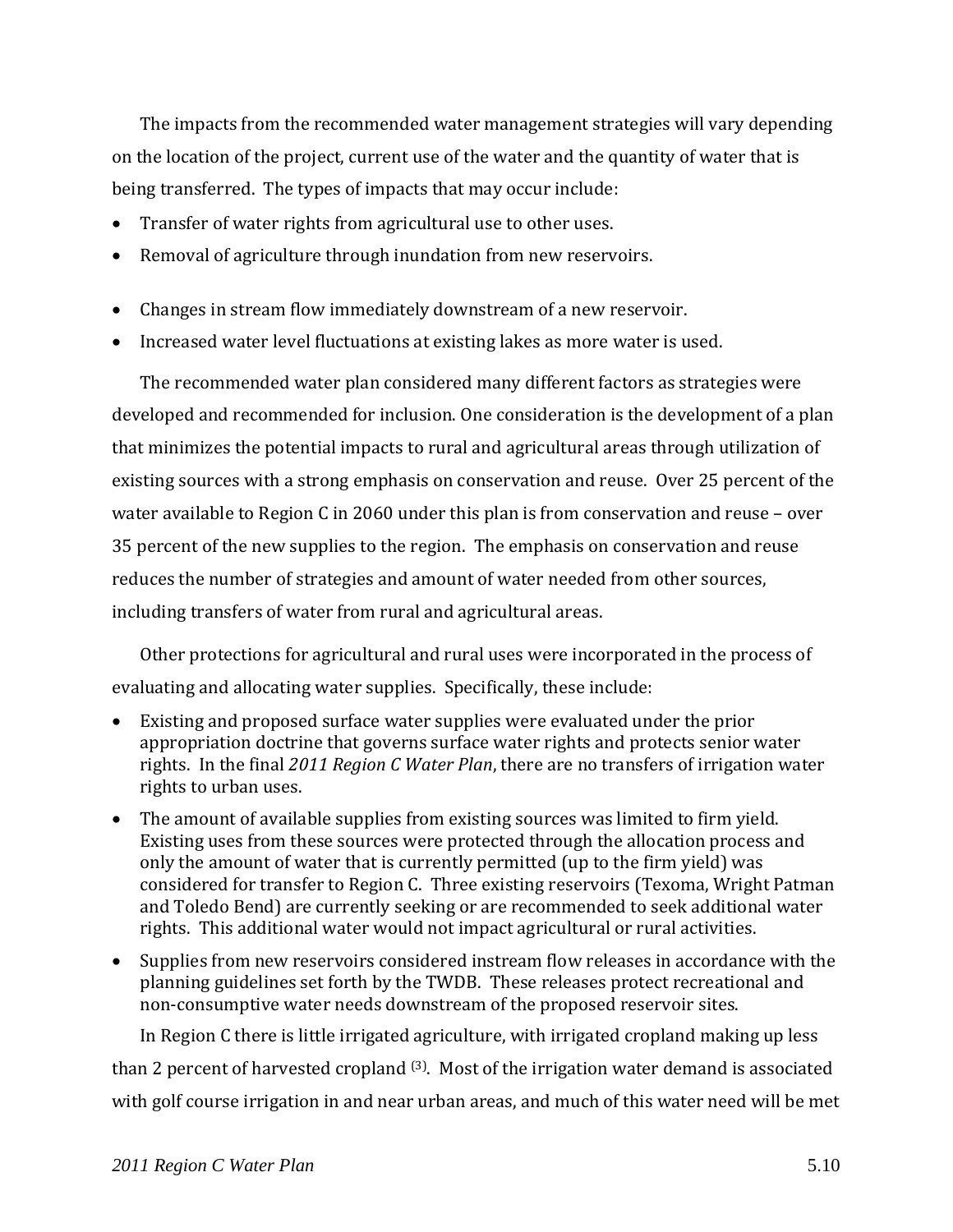through reuse. There are no recommended transfers of needed irrigation to other uses and all irrigation and livestock water needs are met through the recommended plan. The potential impacts to agricultural and rural areas are limited to the loss of land from inundation of new reservoirs. The total rural acreage that would be flooded under the *2011 Region C Water Plan* is 116,300 acres. Of this amount, many acres are bottomlands that are not currently used for agriculture. Impacts from new reservoirs will be mitigated as part of the permitting process. New reservoirs also can stimulate the rural economy through new recreational business and local improvements. The new reservoirs will provide a new water source for rural activities. Each of the proposed reservoir sites includes water set aside for local water supplies.

Possible third party impacts include loss of land and timber, impacts to existing recreational business on existing lakes due to lower lake levels, and impacts to recreational stream activities. Economic studies have been conducted for two of the reservoirs proposed for Region C, and in each case they indicate a significant net economic benefit to the region of origin (4, 5).

The impacts to recreational activities and recreational businesses at existing lakes are expected to be low. While water levels at local and rural lakes may fluctuate more under the recommended plan, these water level changes are within the design constraints of the reservoirs. Four of the major water transmission strategies have water sources that are located in highly prolific rainfall areas. Significant changes in water levels at these sources would be limited to extreme drought.

Impacts to recreational stream activities are mitigated through the permitting process and requirements for instream flow releases. New reservoirs offer new recreational opportunities and recreational business growth that could spur the local economies of rural areas.

#### *5.3 Invasive and Harmful Species*

The appearance of several invasive and/or harmful species (including zebra mussels, giant salvinia, and golden algae) poses a potential threat to water supplies throughout the state of Texas. Continued monitoring and management by water suppliers in Region C will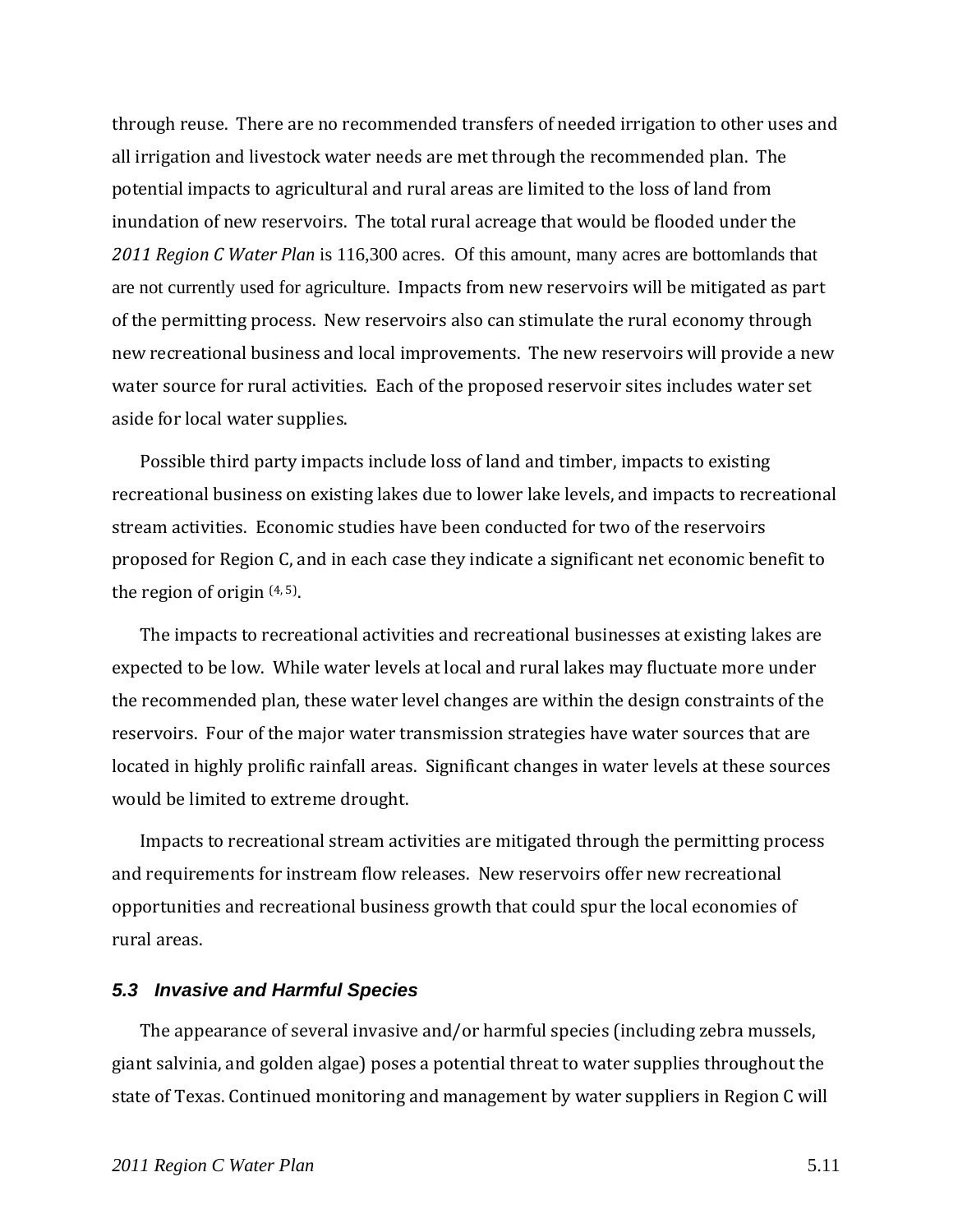be necessary in the coming decades. Invasive species will likely be an ongoing area of interest to Region C, as the appearance of additional invasive species in the future remains a possibility. The issue of invasive and harmful species should be considered as plans for interbasin transfers of water supplies are implemented. A more extensive discussion of these invasive species is found in Section 1.8 of this report.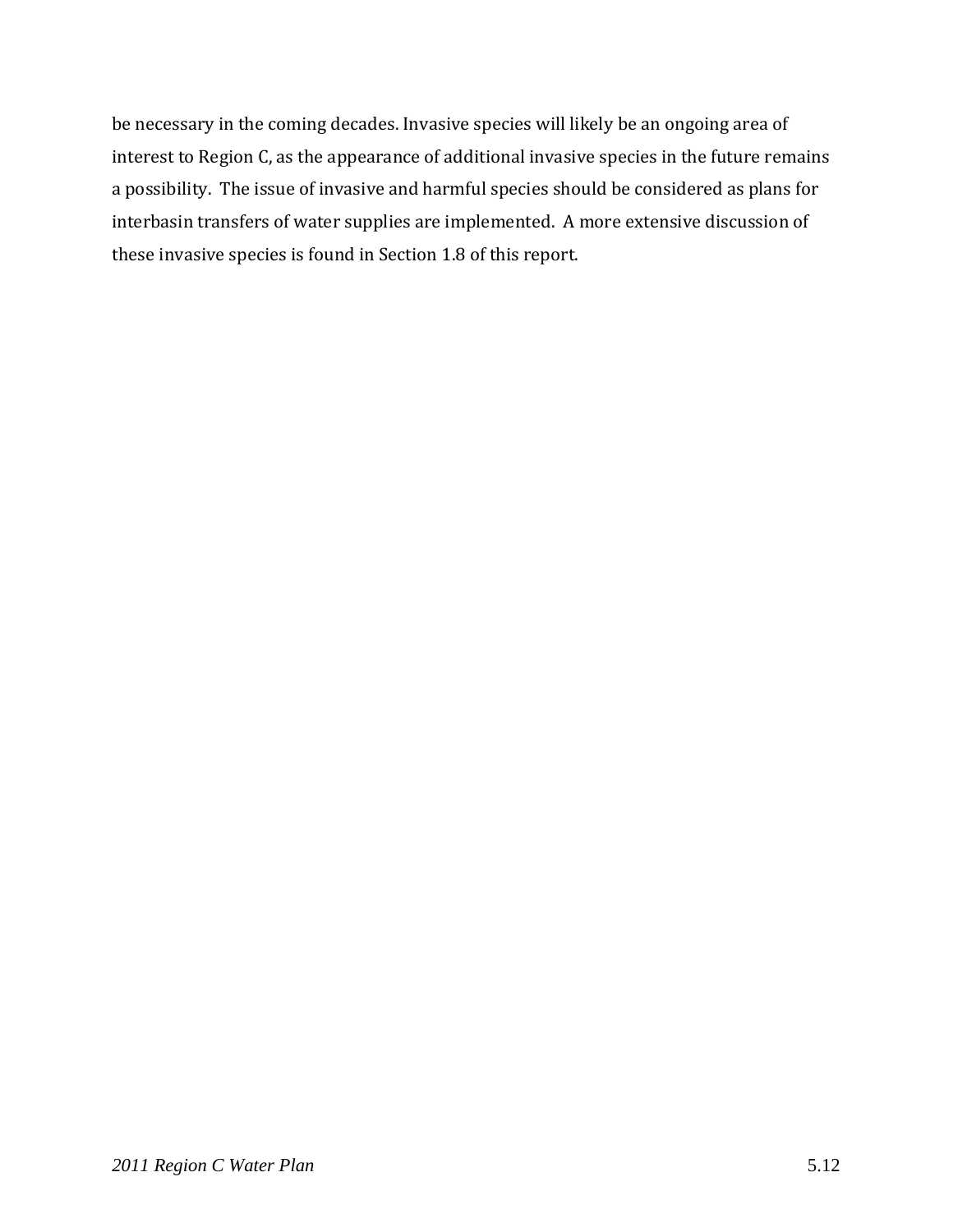## **CHAPTER 5 LIST OF REFERENCES**

- (1) Texas Administrative Code, Title 30, Chapter 307, [Online], Available URL: http://www.tceq.state.tx.us/assets/public/legal/rules/rules/pdflib/307%60.pdf, January 2010.
- (2) Freese and Nichols, Inc., Alan Plummer Associates, Inc., Chiang, Patel and Yerby, Inc., and Cooksey Communications, Inc: 2006 Region C Water Plan, prepared for the Region C Water Planning Group, Fort Worth, January 2006.
- (3) U.S. Department of Agriculture: 2007 Census of Agricultural, Volume 1, Chapter 2: Texas County Level Data, Table 1, [Online], Available URL: http://www.agcensus.usda.gov/Publications/2007/Full\_Report/index.asp, February 2010.
- (4) Weinstein, B. L. and T. L. Clower: *The Economic, Fiscal, and Developmental Impacts of the Proposed Marvin Nichols Reservoir Project*, prepared for the Sulphur River Basin Authority, Denton, March 2003.
- (5) Clower, T. L. and B. L. Weinstein: *The Economic, Fiscal, and Developmental Impacts of the Proposed Lower Bois d'Arc Reservoir Project*, prepared for the North Texas Municipal Water District, Denton, September 2004.